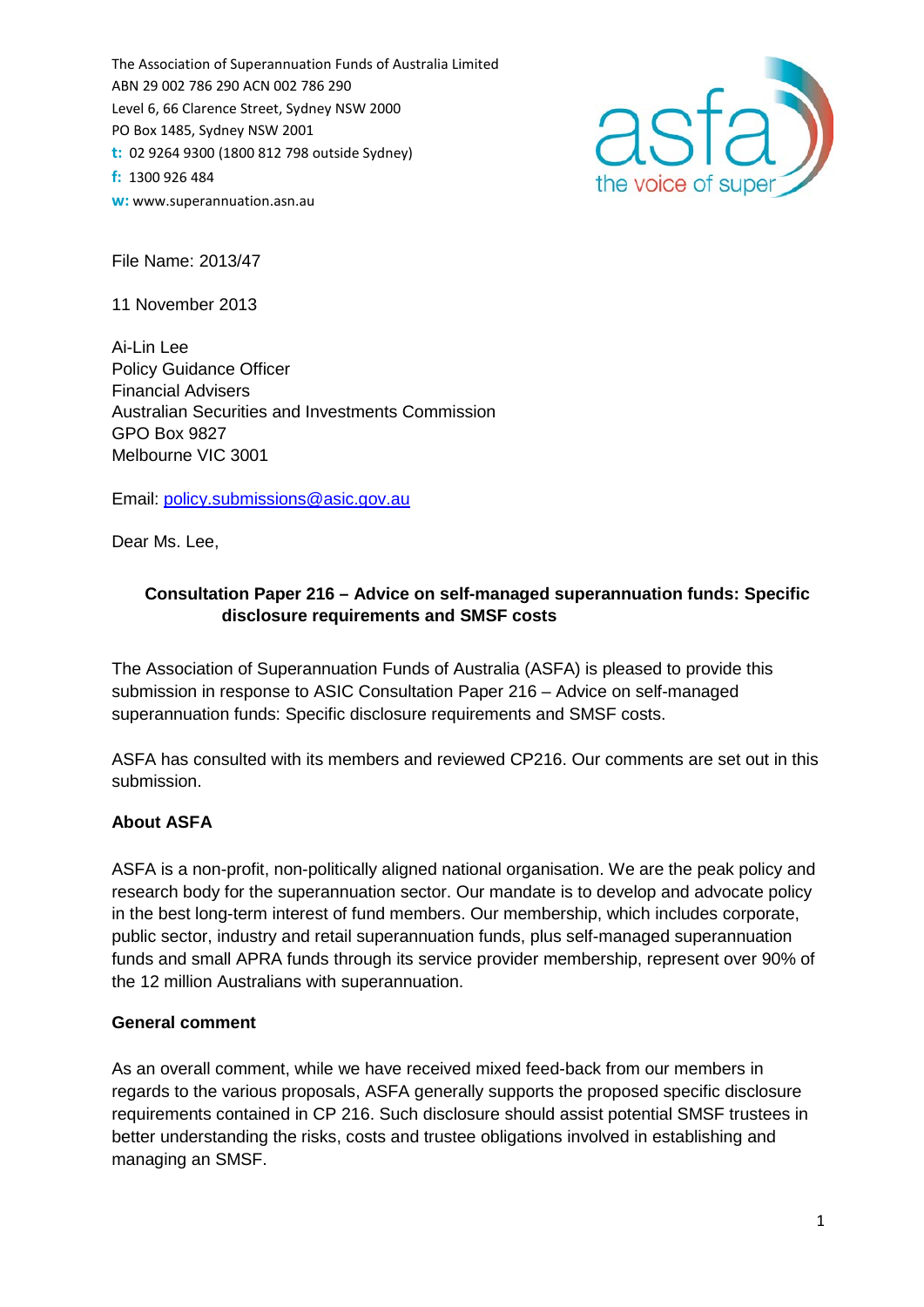The Association of Superannuation Funds of Australia Limited ABN 29 002 786 290 ACN 002 786 290 Level 6, 66 Clarence Street, Sydney NSW 2000 PO Box 1485, Sydney NSW 2001 **t:** 02 9264 9300 (1800 812 798 outside Sydney) **f:** 1300 926 484 **w:** [www.superannuation.asn.au](http://www.superannuation.asn.au/)



# **Specific comments**

Proposal B1:

In order to promote certainty and consistency the warning about the lack of statutory compensation for SMSFs should be provided in a prescribed format and clients should be required to sign an acknowledgement that they have received and understood the warning.

#### Proposal B2:

We believe that the proposed disclosure requirements will benefit clients who are considering setting up or switching to an SMSF. A further disclosure which we believe is important in the current environment is the provision of a specific warning about the liquidity and cash flow risks associated with acquiring (especially "gearing into") an individual property where this is the proposed investment strategy of the SMSF.

We do not think that the disclosure requirements in Table 2 should be given in a prescribed format as, particularly in regards to items 4 (time commitment and skills) and 5 (costs), this information is likely to be very different for each SMSF depending on the chosen investment strategy and the needs and abilities of the trustees/members. This being said, clients should be required to sign an acknowledgement that they understand the responsibilities and risks associated with running an SMSF.

## Proposal B3:

We think that a 6 month transition period from the date of the release of the class order is reasonable. Some large advice businesses may have difficulty in changing disclosure documents and processes in this period and relief for (possibly) a further 3 to 6 months should be able to be sought on an individual and justifiable basis.

ASFA does not have any comments to make in regards to the Rice Warner cost findings. Given that the costs associated with establishing and running an SMSF will change over time (as will the trustees' risks and responsibilities) it is important that ASIC ensures that information relating to fees, costs and risks is regularly reviewed and updated.

We trust that the information contained in this submission is of value. We would be pleased to meet with you to discuss our submission.

If you have any queries or comments regarding the contents of our submission, please contact ASFA's Policy Adviser, David Graus